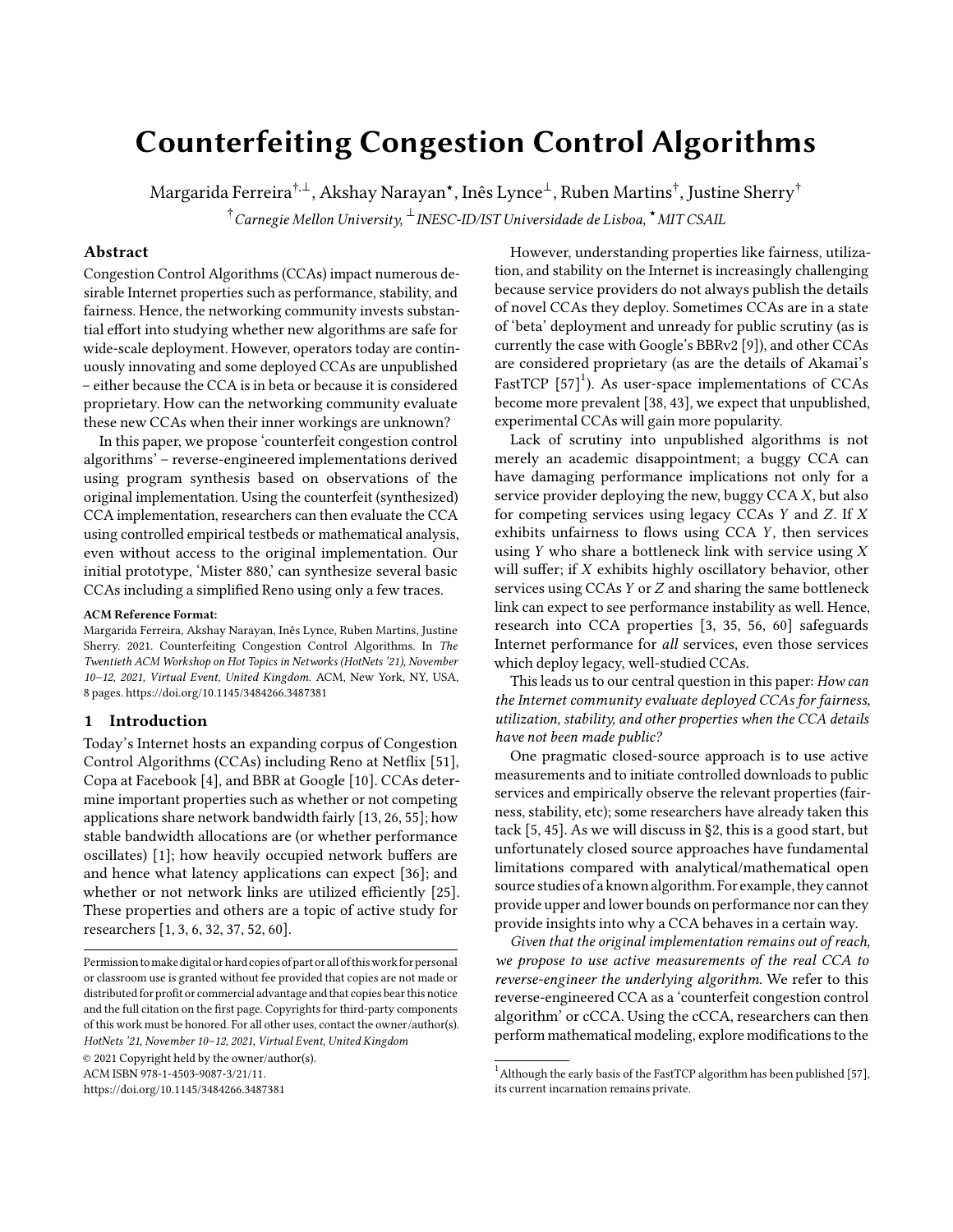algorithm, or empirically test the cCCA in diverse, controlled network testbeds. To generate cCCAs, we propose using program synthesis [\[30\]](#page-6-17), a technique from the programming languages community. Program synthesis allows a user to provide a set of expected input/output pairs to a synthesizer; the synthesizer then generates a program which, given a particular input, will produce the corresponding output.

Despite the considerable literature on program synthesis [\[2,](#page-6-18) [7,](#page-6-19) [22,](#page-6-20) [24,](#page-6-21) [29,](#page-6-22) [33,](#page-6-23) [50\]](#page-7-7), reverse engineering congestion control algorithms remains out of reach for existing technology. We discuss numerous challenges in [§4,](#page-5-0) but in this vision paper we focus on the most fundamental obstacle: existing program synthesizers typically target stateless programs because exploring the space of possible stateful programs is computationally much more demanding than exploring only stateless programs. Typical synthesis-by-example takes a set of input-output pairs and finds a program such that the output is the result of applying that program to its respective input. When synthesizing a stateful program, we are given an initial state and a final state, and we must find a series of updates that will update the state to achieve the final state. This is a much harder problem, as it involves asking the synthesizer to consider a large number of unknown variables representing the state of the system at each timestep of the input.

Our prototype synthesis tool, Mister $880,^2$  $880,^2$  uses domainspecific knowledge about congestion control to guide the search for an implementation to produce a cCCA more quickly. For a simplified version of Reno, Mister880 can reverse-engineer the correct algorithm in only 13 minutes on a commodity laptop. Despite many remaining open questions ([§4\)](#page-5-0), our experience with Mister880 leaves us optimistic that we will be able to generate cCCAs which capture the behavior of truly unknown algorithms in the future.

## <span id="page-1-0"></span>2 Motivation and Approach

Congestion control properties such as fairness, utilization, and stability all impact the performance of Internet applications; historically, there have been few barriers to their analysis due to an 'open source' ecosystem around CCA algorithms. Many of the fundamental results about Internet performance have relied on open source analysis, e.g.:

- TCP-Friendly Rate Control guarantees that a streaming service will be fair to co-existing Reno flows; the authors derive their guarantees via mathematical analysis of the Reno algorithm [\[26\]](#page-6-3).
- Controlled testbed experiments [\[21,](#page-6-24) [47,](#page-7-8) [54\]](#page-7-9) and mathematical modeling [\[56\]](#page-7-6) using Google's open sourced BBR code showed that BBR can be unfair to competing flows using any loss-based congestion control algorithm;

insights from the research community continue to inform Google's ongoing design of BBR'v2' [\[9\]](#page-6-11).

- PCC Vivace [\[21\]](#page-6-24) was designed to have fairer interactions with deployed CCAs after analysis of the original PCC [\[20\]](#page-6-26) objective function.
- Finally, researchers can prove properties using mathematical models of CCAs [\[3,](#page-6-7) [60,](#page-7-4) [62\]](#page-7-10): e.g., whether it fully utilizes available bandwidth.

It is worth noting that all of the above discoveries relied on the research community at large having access to the source code, allowing teams other than a CCA's own developers to provide insights about the algorithm. Indeed, the research community can even serve as a 'watchdog' to ensure that deployed algorithms are indeed performing as their creators claim. Thus, our goal in this paper is to enable open source analysis like the studies we list above for closed source CCAs.

# <span id="page-1-2"></span>2.1 Analyzing Closed-Source CCAs

Prior methods of analyzing closed-source CCAs remain more limited than open-source analysis and experimentation.

Classification. Researchers have proposed tools based on both machine learning and heuristics to determine from empirical observations which CCA a flow is using [\[28,](#page-6-27) [41,](#page-6-28) [44,](#page-6-29) [46\]](#page-6-30), or a less granular classification of the flow's type of CCA [\[27,](#page-6-31) [53,](#page-7-11) [61\]](#page-7-12). Unfortunately, these classifiers merely *identify* CCAs – they can label a particular server as using BBR, or identify that two servers are using the same CCA, but they cannot tell researchers anything about the properties of a previously unseen CCA. Classification is nevertheless useful in helping us identify servers which are running unknown CCAs, as these CCAs are the target of our study.

Empirical Studies. Researchers have instrumented network links to observe utilization and fairness "in the wild" [\[19\]](#page-6-32) or initiated controlled downloads to Internet servers and measured, e.g., the observed throughput of these connections from the edge [\[5,](#page-6-15) [41,](#page-6-28) [45\]](#page-6-16). Empirical approaches require no knowledge of what CCA is running at the server nor how it works, but by introducing background loss, inflating latencies, or initiating additional connections through the same bottleneck link, researchers can study the unknown CCA under a range of conditions. However, empirical studies cannot prove properties about CCAs, nor can they identify performance bounds and edge cases (e.g, under what loss rate, buffer capacity, and RTT is this CCA's throughput expected to be lowest?). Further, empirical approaches are limited by their vantage points: if the vantage point is 100ms away from the server, it cannot test CCA's behavior in lower latency settings.

# <span id="page-1-3"></span>3 A Proof-of-Concept: Mister880

In the absence of the algorithm itself to study, we propose to reverse engineer deployed closed source CCAs using empirical observations of the true CCA. Similarly to empirical studies,

<span id="page-1-1"></span> $^{2}\mathrm{As}$  an initial prototype, Mister<br>880 is quite limited in its capabilities – for example, it can synthesize Reno, but not Tahoe or Cubic. Hence, we name it for a similarly limited counterfeiter who only ever counterfeited \$1 bills [\[40\]](#page-6-25).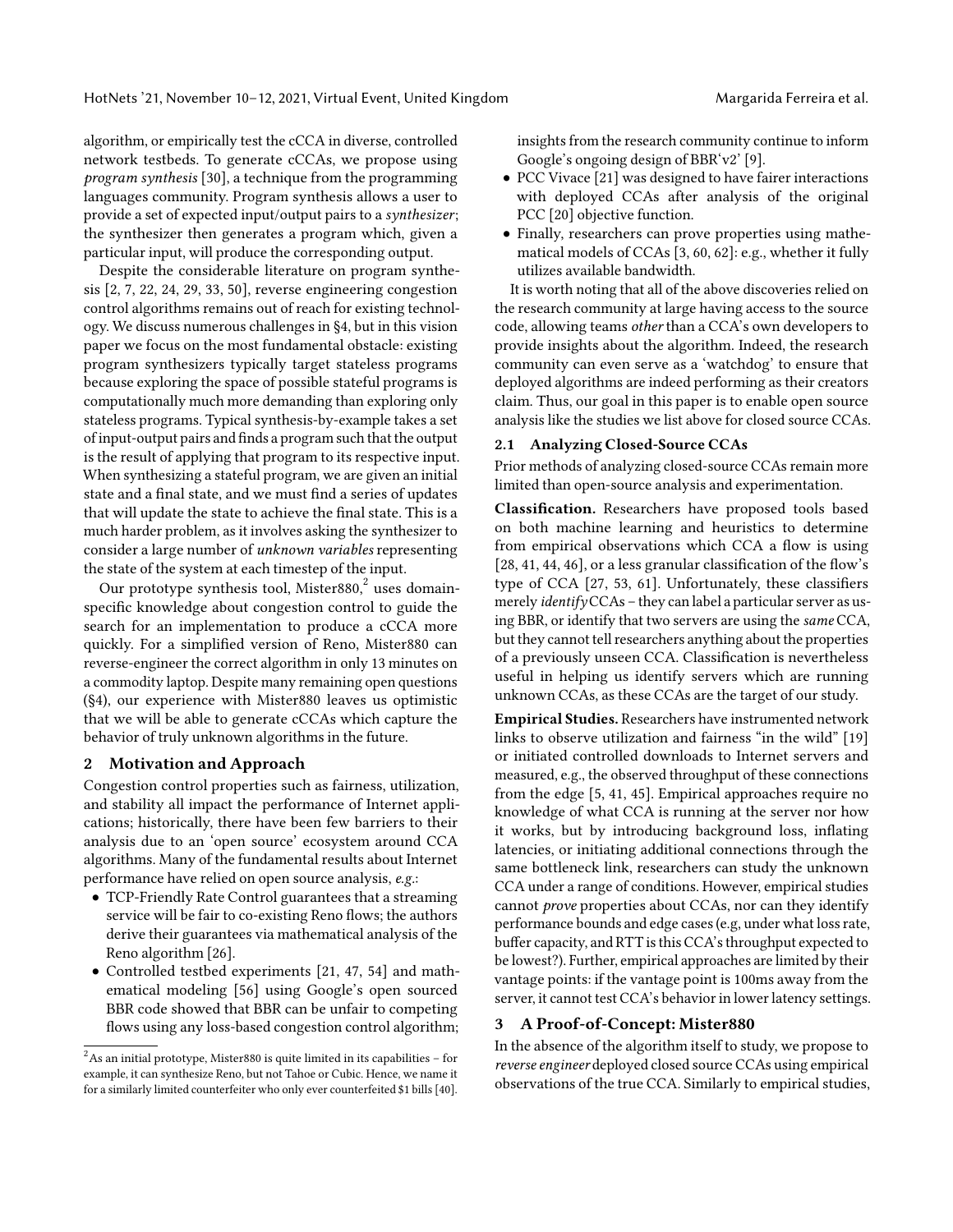we can observe unknown CCAs, but instead of measuring throughput or fairness directly we can instead measure the inputs a CCA uses to make decisions and its resulting outputs: the number of inflight packets ("visible window"), rate of packets injected into the network, acknowledgments returned to the server, and packet RTT. We call this a network trace. Using this information, we can apply program synthesis [\[30\]](#page-6-17) to generate a program which, given the observed inputs, will generate the observed outputs. We refer to this generated algorithm as a counterfeit CCA (cCCA).

Researchers can then study the cCCA like any other open-source algorithm (e.g. with mathematical models or controlled testbed experiments). As we will discuss further in [§4,](#page-5-0) although the cCCA is not guaranteed to be identical to the true algorithm, we believe that generating an algorithm that is similar will still catalyze new lines of study and research.

To explore the feasibility of finding cCCAs, we design and test a simplified CCA synthesizer called Mister880. Mister880 is an early prototype: it operates over traces generated in simulation where we can perfectly observe packet arrivals/transmissions in a deterministic setting. Our goals for Mister880 are very limited: to synthesize a version of TCP Reno in our simulation environment. We leave more complex algorithms and real network scenarios (including packet loss and non-determinism) to future work ([§4\)](#page-5-0).

## <span id="page-2-2"></span>3.1 Program Synthesis Basics

Programming-by-example (PBE) [\[2,](#page-6-18) [17\]](#page-6-33) is a sub-field of program synthesis where the user provides input-output examples as the behavioral specification of the program to be synthesized. A program synthesizer takes as input (1) a set of input-output examples and (2) a Domain-Specific Language (DSL) describing the space of possible programs (in our case, a language describing the arithmetic operations that make up a CCA). Synthesizers use DSLs to guide the analysis towards programs which are likely to be useful for the given task. The synthesizer then returns a program written in the provided DSL that will produce the correct output for the corresponding input in the examples. PBE is a common approach to solve many practical problems such as data structure transformations [\[24\]](#page-6-21), spreadsheet data manipulation [\[29\]](#page-6-22), data preparation tasks [\[23\]](#page-6-34), as well as applications to computer networks [\[11,](#page-6-35) [48,](#page-7-13) [59\]](#page-7-14).

There are multiple approaches to explore the space of feasible programs, but the predominant approaches use constraint solving [\[33,](#page-6-23) [50\]](#page-7-7), machine learning [\[7,](#page-6-19) [34,](#page-6-36) [39\]](#page-6-37), or a combination of both [\[12,](#page-6-38) [22\]](#page-6-20). In our experience, constraint-based approaches tend to outperform machine learning approaches when (a) the input/output specification can be encoded using logic, and (b) the space of satisfying programs is highly constrained, i.e. much smaller than the

space of possible programs. Since both of the above hold for CCA synthesis, we take a constraint-based approach.

# <span id="page-2-3"></span>3.2 Challenges and Key Ideas

Constraint solvers rely on a translation ("encoding") of a problem into logical formulae. The algorithms that solvers run over these formulae can have exponential [\[15\]](#page-6-39) or even undecidable [\[8\]](#page-6-40) complexity, so it is crucial to limit the encoding's size to avoid passing an intractable query to the solver. Unfortunately, in the domain of CCAs, the encoding grows with the size of the trace. There are, of course, more inputs and outputs to represent ('known variables'), but most costly is the need to encode the unknown state at every timestep, creating many 'unknown variables' for the synthesizer to reason about.<sup>[3](#page-2-0)</sup>

Thus, our key challenge in designing Mister880 is to encode a broad range of candidate cCCAs while using a minimal encoding to increase the likelihood that the synthesizer will output a cCCA before we timeout the search (we typically set a limit of four hours). Mister880 thus applies two key ideas:

(1) Event-Driven Structure. CCA implementations have a regular structure: all deployed frameworks have an eventdriven structure with handlers for events such as timeouts and incoming acknowledgments, and further use a standard set of congestion signals [\[16,](#page-6-41) [43\]](#page-6-13). Even a hypothetical non-eventdriven CCA implementation which made state changes at any time would only have its output *(i.e.*, a congestion window or pacing rate) manifest when the network stack sent the next packet, and by that time an event-driven implementation could make the same update. Therefore, instead of synthesizing a CCA as one big program, we decompose a CCA as a set of event handlers and synthesize them independently, leading to smaller and more tractable queries to the constraint solver.

(2) Arithmetic Pruning. As we will discuss in [§3.3,](#page-2-1) our DSL can generate arbitrary arithmetic functions which update the cCCAs congestion window or CWND. However, many such functions can be pruned easily. With Mister880, we encode a few CCA prerequisites, or properties we know must hold for a cCCA to be a viable match for the true CCA.

One such prerequisite is unit agreement. Since the congestion window has units bytes, we only allow event handlers whose output is in *bytes*. For example,  $CWND*AKD$  is *bytes*<sup>2</sup> and thus invalid. We also know that CCAs both increase and decrease the CWND, and hence an ACK handler which only decreases the window size is an invalid candidate algorithm. We enforce these two prerequisites with Mister880, and in future work expect to include more as we tackle more complex cCCAs.

<span id="page-2-1"></span><span id="page-2-0"></span> $3$ While prior work (e.g. in synthesizing SDN policies [\[59\]](#page-7-14)) also considered state, synthesizing a CCA requires reasoning about its internal state iteratively through the trace, unlike previously considered domains.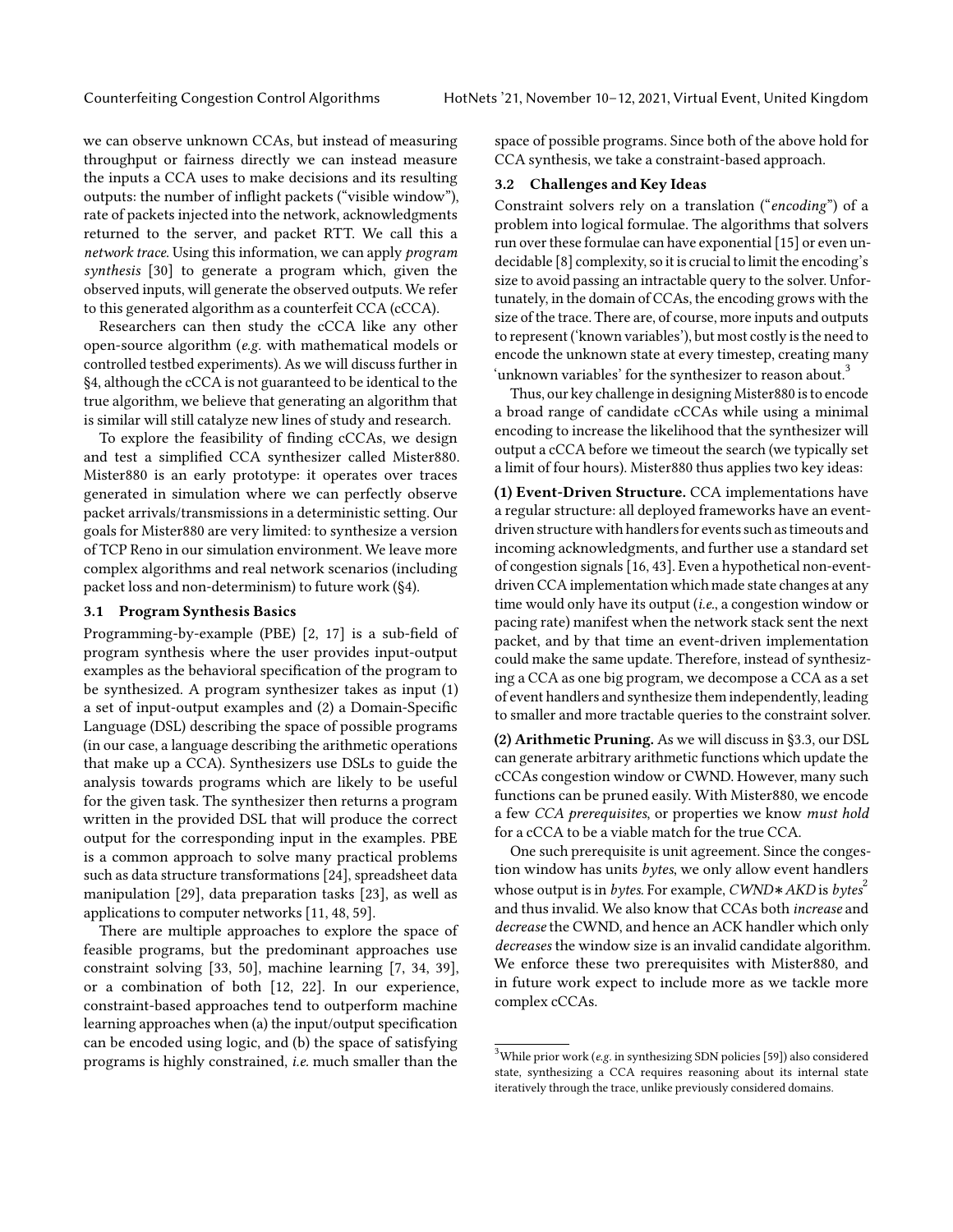HotNets '21, November 10–12, 2021, Virtual Event, United Kingdom Margarida Ferreira et al.

<span id="page-3-3"></span>

Figure 1: Mister880 iteratively generates candidate cCCAs with the SMT solver and checks them against the corpus of traces.

## 3.3 Design Sketch

From [§3.1,](#page-2-2) we know that we need to pass a DSL and a trace encoding to a constraint solver such as an SMT solver. We discuss how to build these two components.

Domain-Specific Language. Recall that to improve tractability, we design our cCCAs as a set of independent event handlers. Mister880 supports two event handlers: (i) win-ack handler, used when the trace shows an ACK, and (ii) win-timeout handler, used when the trace shows a timeout. The event handlers update the congestion window (CWND) given the sender's state (the previous window size *CWND* and the initial window  $w_0$ ) and a set of *input values* (the number of acknowledged bytes at the current timestep AKD and the maximum segment size MSS). We plan to extend this in the future to (a) include more handlers, e.g. for triple dup-acks or more general timers, and (b) to provide a richer set of congestion signals as input values (e.g. average ACK arrival rate [\[10\]](#page-6-1); RTT gradient [\[42\]](#page-6-42)).

The event handlers operate over these inputs using DSLs of arithmetic integer operators. The operands can be either the functions' input values (CWND, AKD, MSS,  $w_0$ ) or arbitrary integer constants (const). Equations [1a](#page-3-0) and [1b](#page-3-1) show Mister880's DSLs for win-ack and win-timeout, respectively:

| $Int \rightarrow CWND$   MSS   AKD                 | $Int \rightarrow CWND \mid w_0 \mid const$                  |
|----------------------------------------------------|-------------------------------------------------------------|
| $\vert \text{const} \vert \text{Int} + \text{Int}$ | $\vert Int/\vert Int \vert max(\vert Int, \vert Int) \vert$ |
| $\vert Int \times Int \vert Int / Int$             | (1b)                                                        |
| (1a)                                               |                                                             |

[Equation 2](#page-3-2) shows a simple CCA (hereafter referred to as Simple Exponential A or SE-A for short) that can be built from these DSLs:

$$
win-ack(CWND, AKD, MSS) = CWND + AKD, \qquad (2a)
$$

<span id="page-3-2"></span><span id="page-3-0"></span>
$$
win\text{-}timeout(CWND, w_0) = w_0. \tag{2b}
$$

Constraint-Based Search. We represent the search space of all event handlers as an abstract syntax tree — deeper trees represent longer expressions. Even our simple DSL has a large search space, and naively enumerating its abstract syntax tree is infeasible. Following Occam's razor ('the simplest solution is often the best one'), Mister880 considers simpler event handler expressions before more complex ones; if there is a win-ack handler with a depth-3 expression tree that satisfies the trace, we will not consider depth-4 (or greater) trees.

Partitioning the search into smaller searches for individual handlers rather than one big program improves performance. For example, just encoding Reno's win-ack handler [\(Equa](#page-3-0)[tion 1a\)](#page-3-0) requires exploring the tree to depth 4, which encompasses 20,000 possible functions. If we further consider all possible win-ack handlers in combination with all win-timeout handlers, there are several hundred million possible cCCAs.

<span id="page-3-5"></span>To limit the number of combinations to consider, we can check the win-ack function independently of the win-timeout function. In the initial portion of the input trace, we know no loss-timeout has occurred yet; until this first timeout we can thus consider only the win-ack function. If at some point before the first timeout the win-ack function produces a visible window not compatible with the trace, we know that it will never fit the whole trace (regardless of win-timeout) and thus we can discard that win-ack function without ever considering win-timeout. So, in practice, we can split the synthesis into two parts, which reduces the search space combinatorially: first, we find a win-ack that is consistent with the start of the trace. This uses a smaller encoding, since the initial portion of the trace is smaller and there is only one event handler. After we find a win-ack function that passes this check, we move on to a win-timeout using the rest of the trace.

To additionally simplify our search, we prune the set of possible handlers by enforcing arithmetic prerequisites as discussed in [§3.2.](#page-2-3) We tell the solver not to consider functions which, e.g., would always result in a decreasing CWND for a win-ack. As we will show in [§3.4,](#page-4-0) arithmetic pruning allows us to quickly discard non-viable solutions and subtrees – synthesizing Reno does not complete with a four hour timeout without this aspect of our design.

<span id="page-3-1"></span>Putting it together. We collect dozens of traces at varying RTTs and loss rates for each true CCA. However, encoding all traces to input into the SMT solver results in a formula that is too complex to solve efficiently. Instead, we split the synthesis into the two stages depicted in [Figure 1:](#page-3-3) SMT solving and simulation. The SMT solver takes as initial input only one encoded trace (the shortest one) and the DSL above. The solver will then return a candidate cCCA whose execution satisfies just one trace.

This 'candidate' cCCA may satisfy all of the remaining traces – or it may satisfy just the shortest trace, but not all of the others. Consider [Equation 3,](#page-3-4) which shows another simple CCA, SE-B:

<span id="page-3-4"></span>
$$
win-ack(CWND,AKD, MSS) = CWND + AKD,
$$
 (3a)

$$
win\text{-}timeout(CWND, w_0) = CWND/2. \tag{3b}
$$

Suppose Mister880 is synthesizing SE-B from 2 traces: trace  $a$ , with duration 200ms, and trace  $b$ , with duration 400ms. However, by just observing the first trace – of 200ms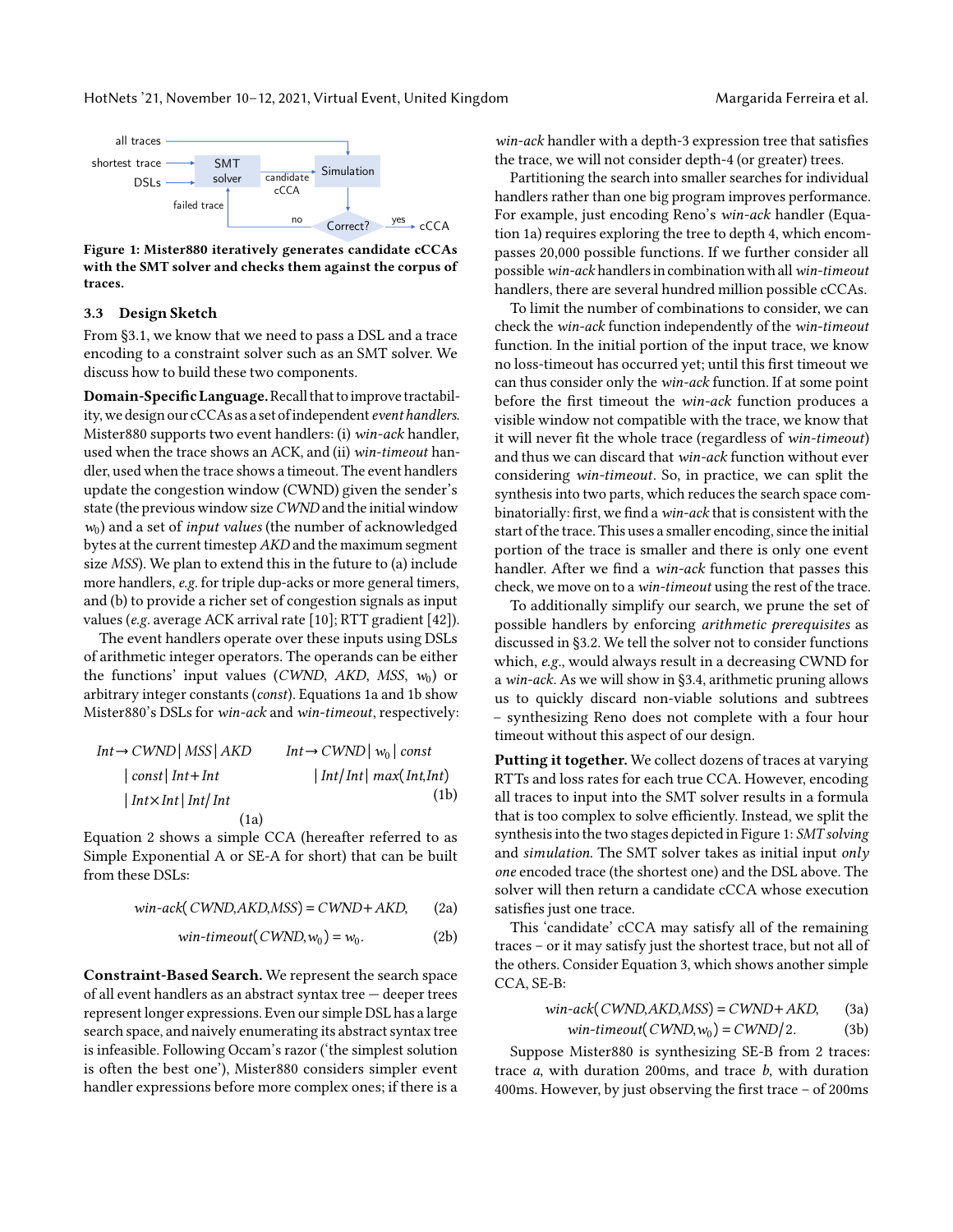<span id="page-4-1"></span>

Figure 2: The dashed line shows the visible window produced by the candidate cCCA (win-ack :  $CWND + AKD$ ; win-timeout =  $w_0$ ), compared to the trace's CCA  $(win-ack : CWND + AKD; win-timeout : CWND/2)$  shown by the solid line, for two traces with durations 200ms on the left and 400ms on the right.

– the SMT solver might produce SE-A instead of SE-B as a candidate cCCA. [Figure 2](#page-4-1) shows how using only one trace under-specifies the CCA: SE-A produces the same visible window as SE-B, and hence the SMT solver cannot tell that SE-A is the wrong solution.

Rather than feeding all traces into the SMT solver – which would explode the search space – we instead test each candidate cCCA in simulation, which is only a linear-time test. For each trace, we run the candidate cCCA on the inputs for the trace and verify that the candidate cCCA produces the expected outputs. In [Figure 2,](#page-4-1) we would see that SE-A would provide incorrect outputs with the second trace of 400ms (on the right). If the candidate cCCA produces the wrong output, we end simulation and add just the discordant trace to the encoded SMT input. We then ask the SMT solver for a new candidate cCCA and repeat the process until the SMT solver provides a cCCA which satisfies all of the remaining traces in simulation. Of the four algorithms we tested in [§3.4,](#page-4-0) two required multiple traces to find a satisfying cCCA.

#### <span id="page-4-0"></span>3.4 Testing our Synthesis Approach

We implemented Mister880 on Python 3.9, using Z3 (version 4.8.10) [\[18\]](#page-6-43) to encode and solve all SMT formulas. We ran Mister880 on a laptop with a dual-core Intel Core i5 (2.9 GHz) with 8GB of RAM, running MacOS Big Sur 11.4. We tested our synthesizer for 4 CCAs supported by our DSLs: the previously introduced SE-A and SE-B (Equations [2](#page-3-2) and [3,](#page-3-4) respectively), SE-C, described in [Equation 4:](#page-4-2)

$$
win-ack(CWND,AKD, MSS) = CWND + 2AKD,
$$
 (4a)

$$
win\text{-}timeout(CWND, w_0) = max(1, CWND/8). \tag{4b}
$$

and a simplified version of Reno shown in [Equation 5:](#page-4-3)

$$
win-ack(CWND,AKD,MSS) = CWND + AKD * MSS/CWND
$$
\n(5a)

$$
win-time out(CWND, w_0) = w_0.
$$
 (5b)

We generated 16 simulator traces for each true CCA with durations ranging from 200 to 1000ms, RTTs between 10 and 100ms, and loss rates at 1 and 2%. [Table 1](#page-4-4) shows that it took

<span id="page-4-5"></span>

Figure 3: The solid line shows the internal window sizes produced by the cCCA (win-ack :  $CWND + 2AKD$ ; win-timeout :  $CWND/3$ ) compared to the trace's, dashed  $(win-ack: CWND+2AKD; win-time out: max(1,CWND/8))$  for 2 traces, with 200ms duration on the left and 500ms on the right. The dotted line shows the visible window, which is identical for both CCAs.

<span id="page-4-4"></span>

| CCA             | Synthesis time (s) |
|-----------------|--------------------|
| SE-A            | 0.94               |
| $SE-B$          | 64.28              |
| SE-C            | 83.13              |
| Simplified Reno | 782.94             |

Table 1: Synthesis times for each tested CCA. SE-C is shaded because the synthesized cCCA's win-timeout handler differs from the ground truth.

from less than one second for SE-A to several minutes for Reno to synthesize cCCAs the CCAs we considered.

SE-A. SE-A is the fastest because its event handler implementations are among the first few functions the solver considers:  $CWND + AKD$  is the third win-ack function, and  $w_0$  is the second win-timeout. In this case, the SMT solver produces the correct solution with the shortest trace, so the synthesis cycle in [Figure 1](#page-3-3) executes only once.

SE-B. The synthesis of SE-B takes slightly over a minute. As [Figure 2](#page-4-1) illustrated, the shortest trace (trace a) under-specifies SE-B, so Mister880 needs to encode a second trace into the SMT formula. The synthesizer produces the initial candidate cCCA in 1 second, but takes another 1 minute to get a cCCA (the correct one) for the encoding with 2 traces.

<span id="page-4-2"></span>SE-C. The synthesis of SE-C takes over a minute as well. Because CWND+2AKD has more DSL components than the previous win-ack handlers, a few more functions need to be considered before arriving at the correct one. To find a CCA compatible with all traces for SE-C, Mister880 must encode 3 traces, with durations of 200, 400 and 500ms.

<span id="page-4-3"></span>Surprisingly, the resulting synthesized win-ack is the correct one, but win-timeout is incorrect: CWND/3, instead of win-timeout (CWND,  $w_0$ ) = max(1, CWND/ 8). Digging deeper, [Figure 3](#page-4-5) reveals the slight difference in the internal window size when executing the traces. They are the same for all but a few timesteps right after a timeout, where the trace CCA's window decreases faster. However, this difference in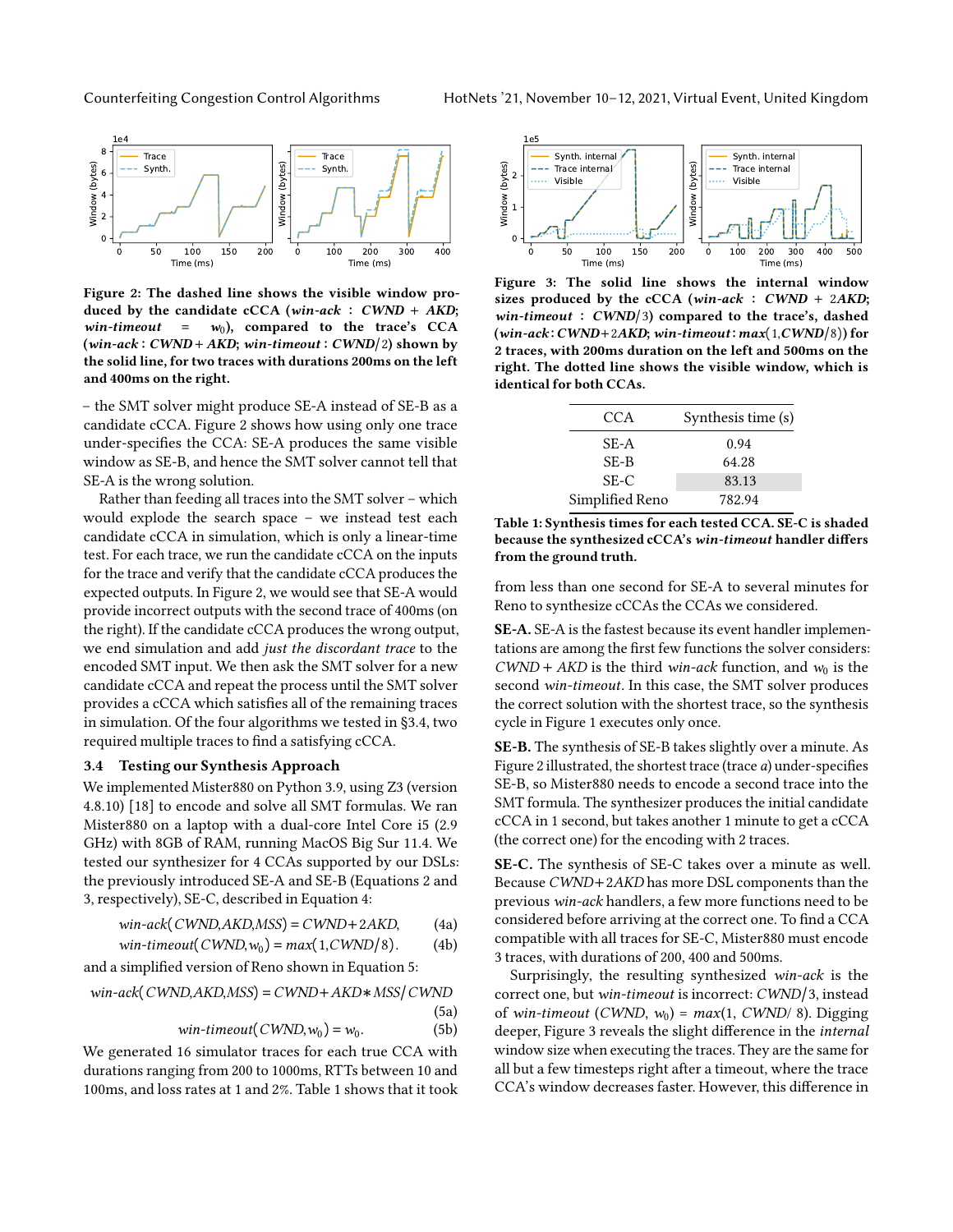the internal window size does not affect the visible window size; the correct bytes are still sent in the correct timesteps.

Simplified Reno. Simplified Reno's win-ack handler has more operators than the previous CCAs. Because Mister880 considers event handlers in increasing order of number of DSL components, it takes longer to arrive at the correct win-ack handler. Even though a single trace is sufficient to arrive at the correct event handlers, it takes 13 minutes to synthesize.

Due to the larger depth of Simplified Reno's win-ack handler, the advantage of arithmetic pruning techniques becomes apparent. If we leave out the SMT constraints enforcing the non-increasing property for win-ack handlers, the synthesis time doubles. If we remove the unit agreement constraints (that ensure the handlers' output is in bytes) Mister880 is no longer able to find a cCCA for Simplified Reno – the synthesis times out after 4 hours.

#### <span id="page-5-0"></span>4 Conclusion and Future Work

As deploying new CCAs becomes easier, it will be more common to encounter unknown CCAs in the Internet. To make analyzing these CCAs possible, we propose counterfeiting, or reverse-engineering, them using program synthesis. Our initial prototype, Mister880, shows that reverse engineering is indeed feasible for an initial limited set of simple CCAs. While this leaves us optimistic that reverse engineering richer, truly unknown CCAs is possible, there remain numerous technical challenges to resolve first. We thus conclude with some open questions to the community.

Noisy Network Traces. While our simulator provides ground truth traces, in a real network any tap or vantage point will incur measurement noise. For example, the network could drop a packet the true CCA sees before it reaches our vantage point (or, conversely, it could drop an ACK our vantage point observes before it reaches the CCA), or ACK compression could obscure the inter-packet timings the CCA used.

Mister880's looks for an exact match between the true CCA's inputs/outputs and the cCCA's, which is impossible to find with noisy traces. Inspired by ongoing work in noisy data and program synthesis [\[31\]](#page-6-44), we propose that instead of asking for an exact match, we can ask the SMT solver to maximize an objective function measuring how closely a cCCA matches a given trace. For instance, we can consider the number of time steps where cCCA produces the same output as observed in the trace. This turns generating a cCCA from a decision problem into an optimization problem.

Solving an SMT optimization problem is more computationally challenging than solving a decision problem: a single optimization problem can involve multiple solver calls. We believe our system design can address this additional scalability challenge because of our decomposition of event handlers: we can separately enumerate event handlers that

satisfy a given similarity threshold with the trace before considering the following event handler. Similarly, the simulation validation step could return a score indicating how close the cCCA is to the trace rather than a boolean success value.

More complex CCAs. Our proof-of-concept DSL only encodes the minimum number of operators needed to express Simplified Reno; more complex CCAs require more operators. For instance, slow-start requires conditionals, Cubic requires exponentiation, and BBR requires pacing rate enforcement. Extending our DSL to support these features will be straightforward; we simply need to support additional event handlers, state variables, and congestion signals. Importantly, while the DSL will need some additional operators, the set of operators is finite since CCAs have regular structure [\[14,](#page-6-45) [43\]](#page-6-13).

However, some CCA proposals may break some of the assumptions in Mister880. For example, rate-based algorithms are not technically CWND based, and hence break out of Mister880's window-based model. As we saw in [§3.3,](#page-2-1) different CCAs can still produce the same external behavior. Synthesis may thus help uncover properties about known algorithms; e.g. recent results have showed that BBRv1 (which was initially promoted as rate-based) typically operates in a windowed fashion [\[56\]](#page-7-6), so a window-based cCCA would capture its behavior.

More challenging aremachinelearningbasedCCAs [\[21,](#page-6-24) [49\]](#page-7-15). It is unlikely that our DSL can ever incorporate enough expressivity to synthesize CCAs which use, e.g., deep reinforcement learning (although it is feasible to express some learning-based approaches, such as the decision trees used in Remy [\[58\]](#page-7-16)). Here, we do not hope to generate an exact-match cCCA to correspond to the true CCA, but we do curiously ask: is it possible to find cCCAs that use simpler functions and yet have similar properties to complex CCAs?

Furthermore, it would be a surprising (but interesting) result if we are able to generate new, simple algorithms with Mister880's successor which exhibit similar behavior to more complex, ML-based approaches. Here, we expect that our solution for noise will help us: rather than attempt to search for a cCCA that exactly replicates the true ML-based CCA's behavior, we will search for the most similar cCCA we can generate with our DSL. Thus, we end with this thought: perhaps the most valuable lessons from reverse-engineering CCAs will lie not in the algorithms we counterfeit identically, but in those we counterfeit imperfectly, but more simply.

# Acknowledgments

This work was supported by NSF Awards No. CCF-1762363 and CNS-1850384, a VMware Systems Research Award, a CMU Portugal Dual Degree PhD scholarship, project ANI 045917 funded by FEDER and FCT, and project UIDB/50021/2020 funded by FCT. We also thank Carlos Xavier for sleeping well the night of the paper deadline.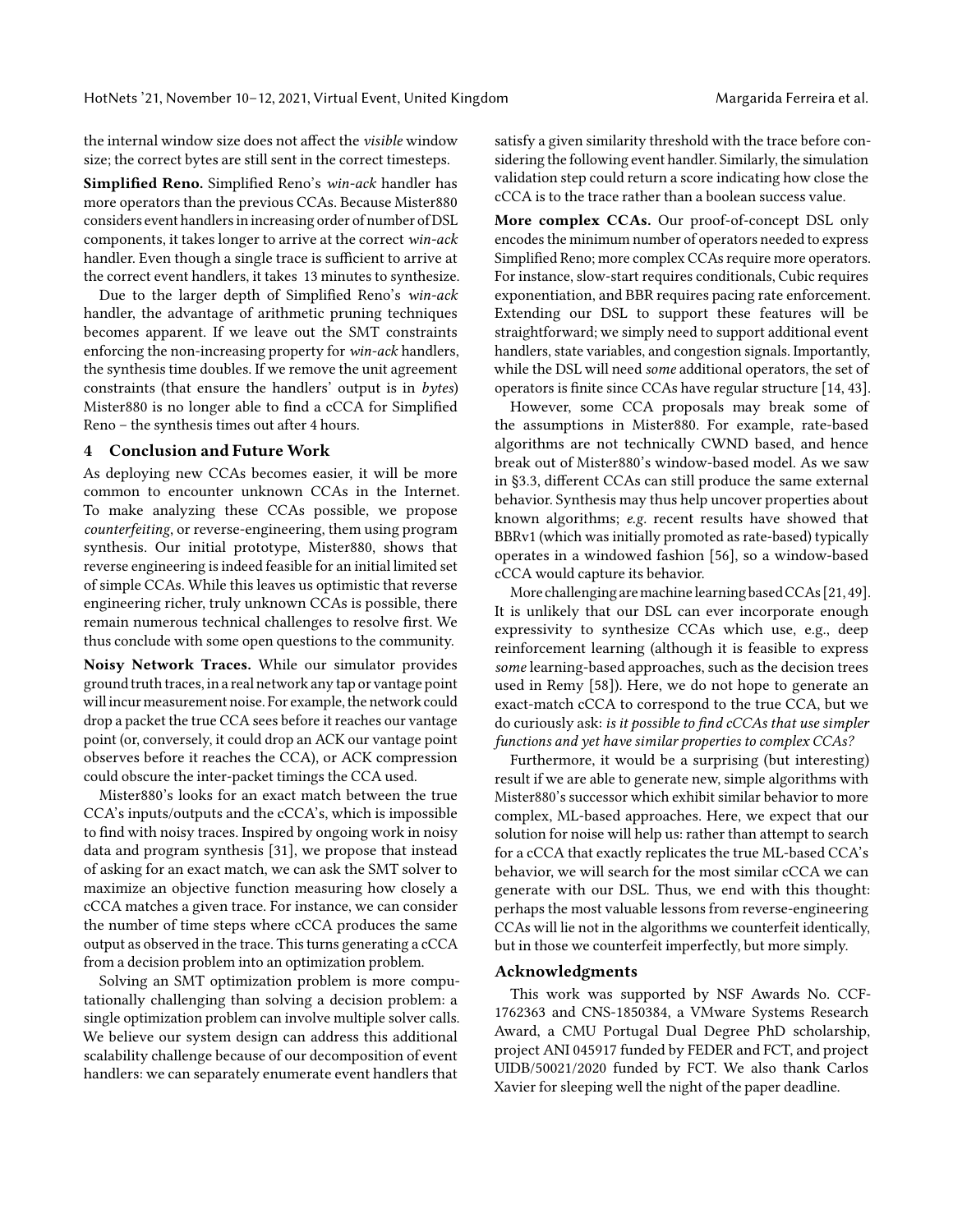## References

- <span id="page-6-4"></span>[1] A. Akella, S. Seshan, R. Karp, S. Shenker, and C. Papadimitriou. 2002. Selfish Behavior and Stability of the Internet: A Game-Theoretic Analysis of TCP. In SIGCOMM. [1](#page-0-1)
- <span id="page-6-18"></span>[2] Rajeev Alur, Rishabh Singh, Dana Fisman, and Armando Solar-Lezama. 2018. Search-Based Program Synthesis. CACM 61, 12 (2018). [1,](#page-0-1) [3.1](#page-2-2)
- <span id="page-6-7"></span>[3] Venkat Arun, Mina Arashloo, Ahmed Saeed, Mohammad Alizadeh, and Hari Balakrishnan. 2021. Formally Verifying Congestion Control Performance. In SIGCOMM. [1,](#page-0-1) [2](#page-1-0)
- <span id="page-6-0"></span>[4] Venkat Arun and Hari Balakrishnan. 2018. Copa: Congestion Control Combining Objective Optimization with Window Adjustments. In NSDI. [1](#page-0-1)
- <span id="page-6-15"></span>[5] RukshaniAthapathu, RanyshaWare,AdityaAbraham Philip,Srinivasan Seshan, and Justine Sherry. 2020. Prudentia: Measuring Congestion Control Harm on the Internet. In SIGCOMM N2Women Workshop. [1,](#page-0-1) [2.1](#page-1-2)
- <span id="page-6-8"></span>[6] Hamsa Balakrishnan, Nandita Dukkipati, Nick McKeown, and Claire J Tomlin. 2007. Stability Analysis of Explicit Congestion Control Protocols. IEEE Communications Letters 11, 10 (2007). [1](#page-0-1)
- <span id="page-6-19"></span>[7] Matej Balog, Alexander L. Gaunt, Marc Brockschmidt, Sebastian Nowozin, and Daniel Tarlow. 2017. DeepCoder: Learning to Write Programs. In ICLR (Poster). [1,](#page-0-1) [3.1](#page-2-2)
- <span id="page-6-40"></span>[8] Nikolaj Bjørner, Nikolai Tillmann, and Andrei Voronkov. 2009. Path Feasibility Analysis for String-Manipulating Programs. In TACAS. [3.2](#page-2-3)
- <span id="page-6-11"></span>[9] Neal Cardwell. 2020. BBR Update. [https://datatracker.ietf.org/meeting/](https://datatracker.ietf.org/meeting/109/materials/slides-109-iccrg-update-on-bbrv2-00) [109/materials/slides-109-iccrg-update-on-bbrv2-00.](https://datatracker.ietf.org/meeting/109/materials/slides-109-iccrg-update-on-bbrv2-00) (2020). [1,](#page-0-1) [2](#page-1-0)
- <span id="page-6-1"></span>[10] Neal Cardwell, Yuchung Cheng, C. Stephen Gunn, Soheil Hassas Yeganeh, and Van Jacobson. 2016. BBR: Congestion-Based Congestion Control. ACM Queue 14, 5 (Oct. 2016). [1,](#page-0-1) [3.3](#page-3-5)
- <span id="page-6-35"></span>[11] Haoxian Chen, Anduo Wang, and Boon Thau Loo. 2018. Towards Example-Guided Network Synthesis. In APNet. <https://doi.org/10.1145/3232565.3234462> [3.1](#page-2-2)
- <span id="page-6-38"></span>[12] Qiaochu Chen, Xinyu Wang, Xi Ye, Greg Durrett, and Isil Dillig. 2020. Multi-Modal Synthesis of Regular Expressions. In PLDI. [3.1](#page-2-2)
- <span id="page-6-2"></span>[13] D-M. Chiu and R. Jain. 1989. Analysis of the Increase and Decrease Algorithms for Congestion Avoidance in Computer Networks. Computer Networks and ISDN Systems 17 (1989). [1](#page-0-1)
- <span id="page-6-45"></span>[14] Christian Benvenuti. 2009. Understanding Linux Network Internals. O'Reilly Media. [4](#page-5-0)
- <span id="page-6-39"></span>[15] Stephen A. Cook. 1971. The Complexity of Theorem-Proving Procedures. In STOC. [3.2](#page-2-3)
- <span id="page-6-41"></span>[16] Jonathan Corbet. 2005. Pluggable Congestion Avoidance Modules. [https://lwn.net/Articles/128681/.](https://lwn.net/Articles/128681/) (2005). [3.2](#page-2-3)
- <span id="page-6-33"></span>[17] Allen Cypher, Daniel C. Halbert, David Kurlander, Henry Lieberman, David Maulsby, Brad A. Myers, and Alan Turransky (Eds.). 1993. Watch What I Do: Programming by Demonstration. MIT Press. [3.1](#page-2-2)
- <span id="page-6-43"></span>[18] Leonardo Mendonça de Moura and Nikolaj Bjørner. 2008. Z3: An Efficient SMT Solver. In TACAS. [3.4](#page-4-0)
- <span id="page-6-32"></span>[19] A. Dhamdhere, D. Clark, A. Gamero-Garrido, M. Luckie, R. Mok, G. Akiwate, K. Gogia, V. Bajpai, A. Snoeren, and k. claffy. 2018. Inferring Persistent Interdomain Congestion. In SIGCOMM. [2.1](#page-1-2)
- <span id="page-6-26"></span>[20] Mo Dong, Qingxi Li, Doron Zarchy, Philip Brighten Godfrey, and Michael Schapira. 2015. PCC: Re-architecting Congestion Control for Consistent High Performance. In NSDI. [2](#page-1-0)
- <span id="page-6-24"></span>[21] Mo Dong, Tong Meng, D Zarchy, E Arslan, Y Gilad, B Godfrey, and M Schapira. 2018. PCC Vivace: Online-Learning Congestion Control. In NSDI. [2,](#page-1-0) [4](#page-5-0)
- <span id="page-6-20"></span>[22] Yu Feng, Ruben Martins, Osbert Bastani, and Isil Dillig. 2018. Program Synthesis Using Conflict-Driven Learning. In PLDI. [1,](#page-0-1) [3.1](#page-2-2)
- <span id="page-6-34"></span>[23] Yu Feng, Ruben Martins, Jacob Van Geffen, Isil Dillig, and Swarat Chaudhuri. 2017. Component-Based Synthesis of Table Consolidation and Transformation Tasks From Examples. In PLDI. [3.1](#page-2-2)
- <span id="page-6-21"></span>[24] John K. Feser, Swarat Chaudhuri, and Isil Dillig. 2015. Synthesizing Data Structure Transformations From Input-Output Examples. In PLDI. [1,](#page-0-1) [3.1](#page-2-2)
- <span id="page-6-6"></span>[25] Sally Floyd. 2003. HighSpeed TCP for Large Congestion Windows. [https://www.ietf.org/rfc/rfc3649.txt.](https://www.ietf.org/rfc/rfc3649.txt) (2003). [1](#page-0-1)
- <span id="page-6-3"></span>[26] S. Floyd, M. Handley, J. Padhye, and J. Widmer. 2000. Equation-Based Congestion Control for Unicast Applications. In SIGCOMM. [1,](#page-0-1) [2](#page-1-0)
- <span id="page-6-31"></span>[27] Mojgan Ghasemi, Theophilus Benson, and Jennifer Rexford. 2017. Dapper: Data Plane Performance Diagnosis of TCP. In SOSR. <https://doi.org/10.1145/3050220.3050228> [2.1](#page-1-2)
- <span id="page-6-27"></span>[28] Sishuai Gong, Usama Naseer, and Theophilus A Benson. 2020. Inspector Gadget: A Framework for Inferring TCP Congestion Control Algorithms and Protocol Configurations. In IFIP TMA. [2.1](#page-1-2)
- <span id="page-6-22"></span>[29] SumitGulwani,William R. Harris, and Rishabh Singh. 2012. Spreadsheet Data Manipulation Using Examples. CACM 55, 8 (2012). [1,](#page-0-1) [3.1](#page-2-2)
- <span id="page-6-17"></span>[30] Sumit Gulwani, Oleksandr Polozov, and Rishabh Singh. 2017. Program Synthesis. Foundations and Trends in Programming Languages 4 (2017). <https://doi.org/10.1561/2500000010> [1,](#page-0-1) [3](#page-1-3)
- <span id="page-6-44"></span>[31] Shivam Handa and Martin C. Rinard. 2020. Inductive Program Synthesis over Noisy Data. In ESEC/FSE. [4](#page-5-0)
- <span id="page-6-9"></span>[32] Mario Hock, Roland Bless, and Martina Zitterbart. 2017. Experimental Evaluation of BBR Congestion Control. In ICNP. [1](#page-0-1)
- <span id="page-6-23"></span>[33] Susmit Jha, Sumit Gulwani, Sanjit A. Seshia, and Ashish Tiwari. 2010. Oracle-Guided Component-Based Program Synthesis. In ICSE. [1,](#page-0-1) [3.1](#page-2-2)
- <span id="page-6-36"></span>[34] Ashwin Kalyan, Abhishek Mohta, Oleksandr Polozov, Dhruv Batra, Prateek Jain, and Sumit Gulwani. 2018. Neural-Guided Deductive Search for Real-Time Program Synthesis from Examples. In ICLR (Poster). [3.1](#page-2-2)
- <span id="page-6-14"></span>[35] Muhammad Khan, Yasir Zaki, Shiva Iyer, Talal Ahamd, Thomas Poetsch, Jay Chen, Anirudh Sivaraman, and Lakshmi Subramanian. 2021. The Case for Model-Driven Interpretability of Delay-Based Congestion Control Protocols. SIGCOMM CCR 51, 1 (2021). [1](#page-0-1)
- <span id="page-6-5"></span>[36] Leonard Kleinrock. 2018. Internet Congestion Control Using the Power Metric: Keep the Pipe Just Full, But No Fuller. Ad Hoc Networks (2018). [1](#page-0-1)
- <span id="page-6-10"></span>[37] T. Lan, D. Kao, M. Chiang, and A. Sabharwal. 2010. An Axiomatic Theory of Fairness. In INFOCOM. [1](#page-0-1)
- <span id="page-6-12"></span>[38] Adam Langley, Alistair Riddoch, Alyssa Wilk, Antonio Vicente, Charles Krasic, Dan Zhang, Fan Yang, Fedor Kouranov, Ian Swett, Janardhan Iyengar, Jeff Bailey, Jeremy Dorfman, Jim Roskind, Joanna Kulik, Patrik Westin, Raman Tenneti, Robbie Shade, Ryan Hamilton, Victor Vasiliev, Wan-Teh Chang, and Zhongyi Shi. 2017. The QUIC Transport Protocol: Design and Internet-Scale Deployment. In SIGCOMM. [1](#page-0-1)
- <span id="page-6-37"></span>[39] Woosuk Lee, Kihong Heo, Rajeev Alur, and Mayur Naik. 2018. Accelerating Search-Based Program Synthesis Using Learned Probabilistic Models. In PLDI. [3.1](#page-2-2)
- <span id="page-6-25"></span>[40] St. Clair McKelway. 1949. Old Eight-Eighty. The New Yorker (Aug. 1949). [2](#page-1-1)
- <span id="page-6-28"></span>[41] Ayush Mishra, Xiangpeng Sun, Atishya Jain, Sameer Pande, Raj Joshi, and Ben Leong. 2019. The Great Internet TCP Congestion Control Census. Proc. ACM Meas. Anal. Comput. Syst. 3, 3 (2019). [2.1](#page-1-2)
- <span id="page-6-42"></span>[42] Radhika Mittal, Vinh The Lam, Nandita Dukkipati, Emily Blem, Hassan Wassel, Monia Ghobadi, Amin Vahdat, Yaogong Wang, David Wetherall, and David Zats. 2015. TIMELY: RTT-based Congestion Control for the Datacenter. In SIGCOMM. [3.3](#page-3-5)
- <span id="page-6-13"></span>[43] Akshay Narayan, Frank Cangialosi, Deepti Raghavan, Prateesh Goyal, Srinivas Narayana, Radhika Mittal, Mohammad Alizadeh, and Hari Balakrishnan. 2018. Restructuring Endpoint Congestion Control. In SIGCOMM. [1,](#page-0-1) [3.2,](#page-2-3) [4](#page-5-0)
- <span id="page-6-29"></span>[44] Jitendra Pahdye and Sally Floyd. [n. d.]. On Inferring TCP Behavior. In SIGCOMM. [2.1](#page-1-2)
- <span id="page-6-16"></span>[45] Jan Rüth, Ike Kunze, and Oliver Hohlfeld. 2019. An Empirical View on Content Provider Fairness (IFIP TMA). [1,](#page-0-1) [2.1](#page-1-2)
- <span id="page-6-30"></span>[46] Constantin Sander, Jan Rüth, Oliver Hohlfeld, and Klaus Wehrle. 2019. DeePCCI: Deep Learning-Based Passive Congestion Control